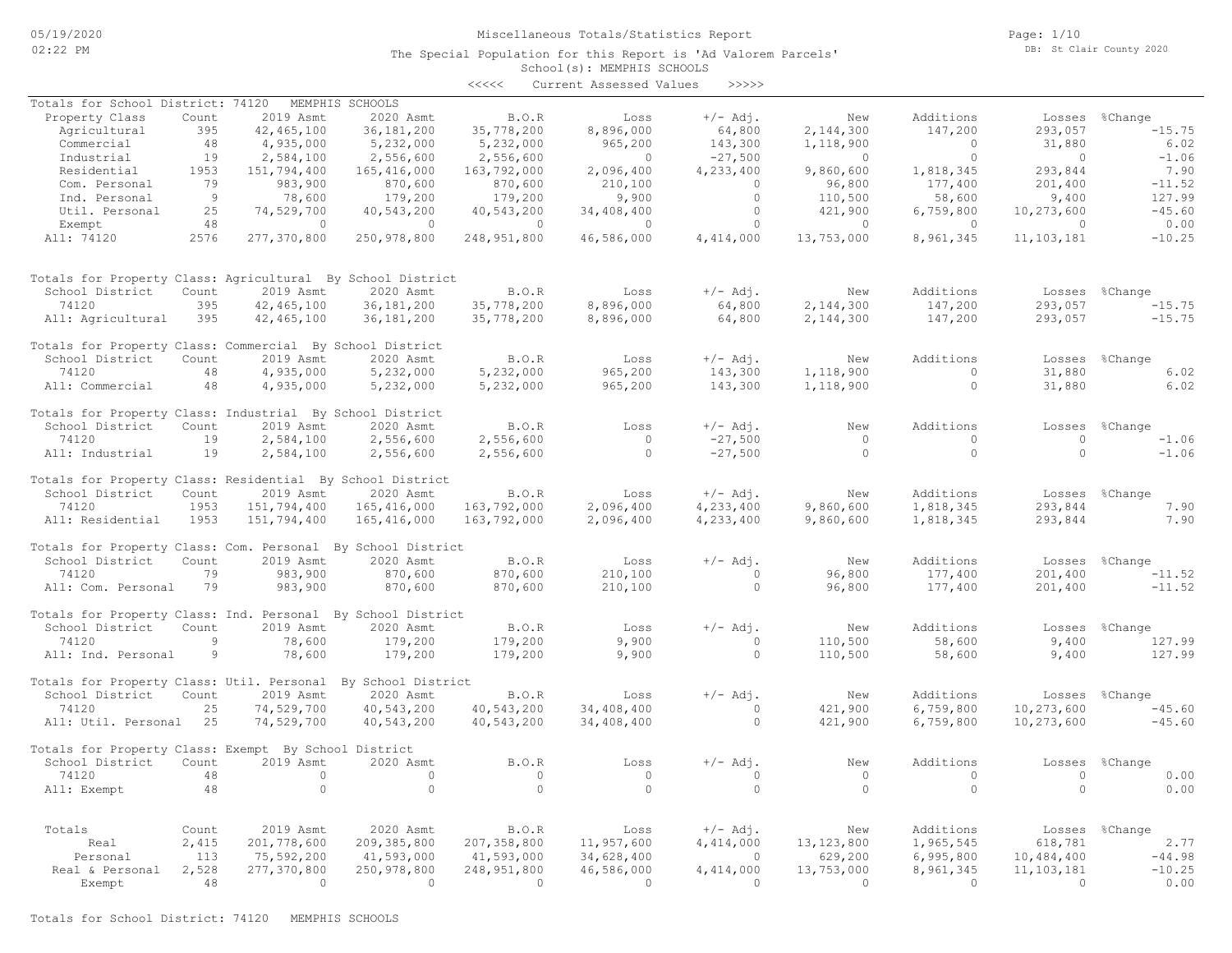| くくくくく | S.E.V., Taxable and Capped Values |  |  |  | >>>>> |
|-------|-----------------------------------|--|--|--|-------|
|-------|-----------------------------------|--|--|--|-------|

|                                                              |       |              |                |                | $5.2.1$ , $1, 7$ $1, 1, 1$ |                        |               |               |                |               |
|--------------------------------------------------------------|-------|--------------|----------------|----------------|----------------------------|------------------------|---------------|---------------|----------------|---------------|
| Property Class                                               | Count | 2019 SEV     | Fin SEV        | 2020 SEV       | 2019 Tax                   | Fin Tax                | 2020 Tax      | BOR Tax       | 2020 Cap       | 2020 MCAP     |
| Agricultural                                                 | 395   | 42, 465, 100 | 42,156,000     | 35,778,200     | 25,952,692                 | 25,693,769             | 21,814,774    | 21, 487, 894  | 21,891,414     | 21,564,534    |
| Commercial                                                   | 48    | 4,935,000    | 4,831,400      | 5,232,000      | 3,195,089                  | 3,085,880              | 3,367,438     | 3,367,438     | 3,357,206      | 3,357,206     |
| Industrial                                                   | 19    | 2,584,100    | 2,584,100      | 2,556,600      | 1,974,067                  | 1,974,067              | 2,011,566     | 2,011,566     | 2,011,566      | 2,011,566     |
| Residential                                                  | 1953  | 151,794,400  | 151,349,900    | 163,792,000    | 112, 433, 464              | 112, 139, 602          | 122,638,449   | 121, 363, 337 | 121,810,424    | 120,588,930   |
| Com. Personal                                                | 79    | 983,900      | 983,900        | 870,600        | 983,900                    | 983,900                | 870,600       | 870,600       | 870,600        | 870,600       |
| Ind. Personal                                                | 9     | 78,600       | 78,600         | 179,200        | 78,600                     | 78,600                 | 179,200       | 179,200       | 179,200        | 179,200       |
| Util. Personal                                               | 25    | 74,529,700   | 43,399,500     | 40,543,200     | 74,529,700                 | 43,399,500             | 40,543,200    | 40,543,200    | 40,543,200     | 40,543,200    |
| Exempt                                                       | 48    | $\circ$      | $\overline{0}$ | $\overline{0}$ | $\circ$                    | $\circ$                | $\circ$       | $\circ$       | $\overline{0}$ | $\circ$       |
| All: 74120                                                   | 2576  | 277,370,800  | 245, 383, 400  | 248,951,800    | 219, 147, 512              | 187, 355, 318          | 191, 425, 227 | 189,823,235   | 190,663,610    | 189, 115, 236 |
| Totals for Property Class: Agricultural By School District   |       |              |                |                |                            |                        |               |               |                |               |
| School District                                              | Count | 2019 SEV     | Fin SEV        | 2020 SEV       | 2019 Tax                   | Fin Tax                | 2020 Tax      | BOR Tax       | 2020 Cap       | 2020 MCAP     |
| 74120                                                        | 395   | 42, 465, 100 | 42,156,000     | 35,778,200     | 25,952,692                 | 25,693,769             | 21,814,774    | 21, 487, 894  | 21,891,414     | 21,564,534    |
| All: Agricultural                                            | 395   | 42, 465, 100 | 42,156,000     | 35,778,200     | 25,952,692                 | 25,693,769             | 21,814,774    | 21,487,894    | 21,891,414     | 21,564,534    |
| Totals for Property Class: Commercial By School District     |       |              |                |                |                            |                        |               |               |                |               |
| School District                                              | Count | 2019 SEV     | Fin SEV        | 2020 SEV       | 2019 Tax                   | Fin Tax                | 2020 Tax      | BOR Tax       | 2020 Cap       | 2020 MCAP     |
| 74120                                                        | 48    | 4,935,000    | 4,831,400      | 5,232,000      | 3,195,089                  | 3,085,880              | 3,367,438     | 3,367,438     | 3,357,206      | 3,357,206     |
| All: Commercial                                              | 48    | 4,935,000    | 4,831,400      | 5,232,000      | 3,195,089                  | 3,085,880              | 3,367,438     | 3,367,438     | 3,357,206      | 3,357,206     |
| Totals for Property Class: Industrial By School District     |       |              |                |                |                            |                        |               |               |                |               |
| School District                                              | Count | 2019 SEV     | Fin SEV        | 2020 SEV       | 2019 Tax                   | Fin Tax                | 2020 Tax      | BOR Tax       | 2020 Cap       | 2020 MCAP     |
| 74120                                                        | 19    | 2,584,100    | 2,584,100      | 2,556,600      | 1,974,067                  | 1,974,067              | 2,011,566     | 2,011,566     | 2,011,566      | 2,011,566     |
| All: Industrial                                              | 19    | 2,584,100    | 2,584,100      | 2,556,600      | 1,974,067                  | 1,974,067              | 2,011,566     | 2,011,566     | 2,011,566      | 2,011,566     |
| Totals for Property Class: Residential By School District    |       |              |                |                |                            |                        |               |               |                |               |
| School District                                              | Count | 2019 SEV     | Fin SEV        | 2020 SEV       | 2019 Tax                   | Fin Tax                | 2020 Tax      | BOR Tax       | 2020 Cap       | 2020 MCAP     |
| 74120                                                        | 1953  | 151,794,400  | 151,349,900    | 163,792,000    | 112, 433, 464              | 112, 139, 602          | 122,638,449   | 121, 363, 337 | 121,810,424    | 120,588,930   |
| All: Residential                                             | 1953  | 151,794,400  | 151,349,900    | 163,792,000    | 112, 433, 464              | 112, 139, 602          | 122,638,449   | 121, 363, 337 | 121,810,424    | 120,588,930   |
| Totals for Property Class: Com. Personal By School District  |       |              |                |                |                            |                        |               |               |                |               |
| School District                                              | Count | 2019 SEV     | Fin SEV        | 2020 SEV       | 2019 Tax                   | Fin Tax                | 2020 Tax      | BOR Tax       | 2020 Cap       | 2020 MCAP     |
| 74120                                                        | 79    | 983,900      | 983,900        | 870,600        | 983,900                    | 983,900                | 870,600       | 870,600       | 870,600        | 870,600       |
| All: Com. Personal                                           | 79    | 983,900      | 983,900        | 870,600        | 983,900                    | 983,900                | 870,600       | 870,600       | 870,600        | 870,600       |
| Totals for Property Class: Ind. Personal By School District  |       |              |                |                |                            |                        |               |               |                |               |
| School District                                              | Count | 2019 SEV     | Fin SEV        | 2020 SEV       | 2019 Tax                   | Fin Tax                | 2020 Tax      | BOR Tax       | 2020 Cap       | 2020 MCAP     |
| 74120                                                        | 9     | 78,600       | 78,600         | 179,200        | 78,600                     | 78,600                 | 179,200       | 179,200       | 179,200        | 179,200       |
| All: Ind. Personal                                           | 9     | 78,600       | 78,600         | 179,200        | 78,600                     | 78,600                 | 179,200       | 179,200       | 179,200        | 179,200       |
| Totals for Property Class: Util. Personal By School District |       |              |                |                |                            |                        |               |               |                |               |
| School District                                              | Count | 2019 SEV     | Fin SEV        | 2020 SEV       | 2019 Tax                   | Fin Tax                | 2020 Tax      | BOR Tax       | 2020 Cap       | 2020 MCAP     |
| 74120                                                        | 25    | 74,529,700   | 43,399,500     | 40,543,200     | 74,529,700                 | 43,399,500             | 40,543,200    | 40,543,200    | 40,543,200     | 40,543,200    |
| All: Util. Personal                                          | 25    | 74,529,700   | 43,399,500     | 40,543,200     | 74,529,700                 | 43,399,500             | 40,543,200    | 40,543,200    | 40,543,200     | 40,543,200    |
| Totals for Property Class: Exempt By School District         |       |              |                |                |                            |                        |               |               |                |               |
| School District                                              | Count | 2019 SEV     | Fin SEV        | 2020 SEV       | 2019 Tax                   | Fin Tax                | 2020 Tax      | BOR Tax       | 2020 Cap       | 2020 MCAP     |
| 74120                                                        | 48    | $\circ$      | $\circ$        | $\circ$        | $\circ$                    | $\circ$                | $\circ$       | $\circ$       | $\circ$        | $\circ$       |
| All: Exempt                                                  | 48    | $\circ$      | $\Omega$       | $\circ$        | $\circ$                    | $\circ$                | $\Omega$      | $\circ$       | $\circ$        | $\circ$       |
| Totals                                                       | Count | 2019 SEV     | Fin SEV        | 2020 SEV       | 2019 Tax                   |                        | 2020 Tax      | BOR Tax       | 2020 Cap       | 2020 MCAP     |
| Real                                                         | 2,415 | 201,778,600  | 200, 921, 400  | 207,358,800    | 143, 555, 312              | Fin Tax<br>142,893,318 | 149,832,227   | 148,230,235   | 149,070,610    | 147, 522, 236 |
| Personal                                                     | 113   | 75,592,200   | 44,462,000     | 41,593,000     | 75,592,200                 | 44,462,000             | 41,593,000    | 41,593,000    | 41,593,000     | 41,593,000    |
| Real & Personal                                              | 2,528 | 277,370,800  | 245, 383, 400  | 248,951,800    | 219, 147, 512              | 187, 355, 318          | 191, 425, 227 | 189,823,235   | 190,663,610    | 189, 115, 236 |
| Exempt                                                       | 48    | $\bigcirc$   | $\bigcirc$     | $\bigcirc$     | $\Omega$                   | $\Omega$               | $\Omega$      | $\bigcirc$    | $\Omega$       | $\circ$       |
|                                                              |       |              |                |                |                            |                        |               |               |                |               |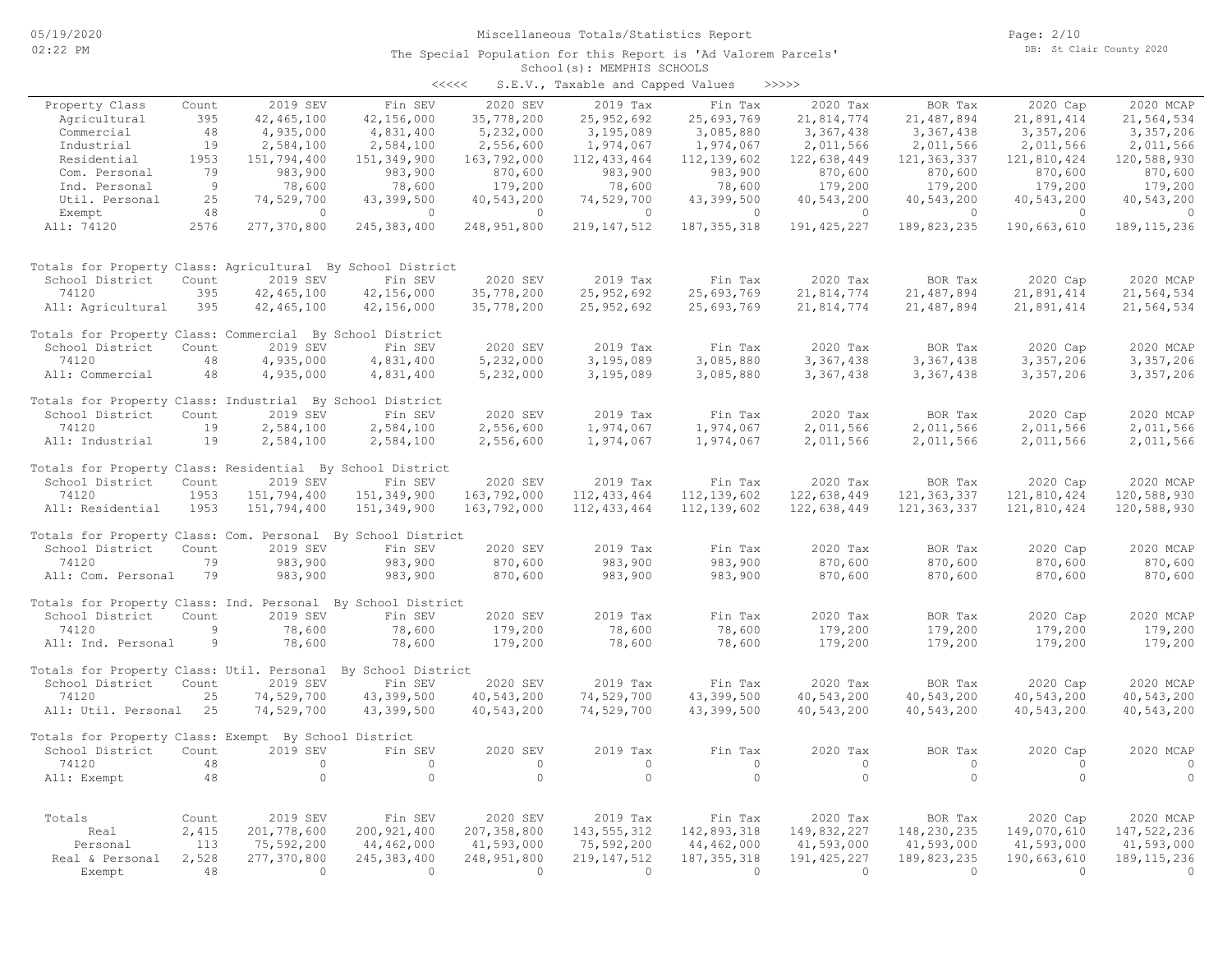# Miscellaneous Totals/Statistics Report

The Special Population for this Report is 'Ad Valorem Parcels'

Page: 3/10 DB: St Clair County 2020

#### School(s): MEMPHIS SCHOOLS <<<<< PRE/MBT Percentage Times S.E.V. >>>>>

| Totals for School District: 74120                            |                |                | MEMPHIS SCHOOLS |                |                |                  |                |                |                |
|--------------------------------------------------------------|----------------|----------------|-----------------|----------------|----------------|------------------|----------------|----------------|----------------|
| Property Class                                               | Count          | 2019 ORIG      | 2019 ORIG       | Final PRE      | Final          | W/O Winter       | W/O Winter     | 2020 ORIG      | 2020 ORIG      |
|                                                              |                | PRE            | Non-PRE         |                | Non-PRE        | PRE              | Non-PRE        | PRE            | Non-PRE        |
| Agricultural                                                 | 386            | 40,532,286     | 1,932,814       | 40,358,186     | 1,797,814      | 40, 358, 186     | 1,797,814      | 34, 153, 234   | 1,624,966      |
| Commercial                                                   | $\sim$ 4       | 309,120        | 4,625,880       | 309,120        | 4,522,280      | 309,120          | 4,522,280      | 316,380        | 4,915,620      |
| Industrial                                                   | $\circ$        | $\overline{0}$ | 2,584,100       | $\overline{0}$ | 2,584,100      | $\overline{0}$   | 2,584,100      | $\overline{0}$ | 2,556,600      |
| Residential                                                  | 1653           | 139,508,044    | 12,286,356      | 139, 482, 444  | 11,867,456     | 139, 304, 344    | 12,045,556     | 150,755,974    | 13,036,026     |
| Com. Personal                                                | 79             | 983,900        | $\overline{0}$  | 983,900        | $\overline{0}$ | 983,900          | $\overline{0}$ | 870,600        | $\circ$        |
| Ind. Personal                                                | 9              | 78,600         | $\circ$         | 78,600         | $\overline{0}$ | 78,600           | $\overline{0}$ | 179,200        | $\Omega$       |
| Util. Personal                                               | $\circ$        | $\overline{0}$ | 74,529,700      | $\circ$        | 43,399,500     | $\circ$          | 43,399,500     | $\circ$        | 40,543,200     |
| Exempt                                                       | 2              | $\circ$        | $\circ$         | $\circ$        | $\circ$        | $\circ$          | $\circ$        | $\circ$        | $\circ$        |
| All: 74120                                                   | 2,133          | 181, 411, 950  | 95, 958, 850    | 181, 212, 250  | 64, 171, 150   | 181,034,150      | 64,349,250     | 186, 275, 388  | 62, 676, 412   |
| Totals for Property Class: Agricultural By School District   |                |                |                 |                |                |                  |                |                |                |
| School District                                              | Count          | 2019 ORIG      | 2019 ORIG       | Final PRE      | Final          | W/O Winter       | W/O Winter     | 2020 ORIG      | 2020 ORIG      |
|                                                              |                | PRE            | Non-PRE         |                | Non-PRE        | PRE              | Non-PRE        | PRE            | Non-PRE        |
| 74120                                                        | 386            | 40,532,286     | 1,932,814       | 40,358,186     | 1,797,814      | 40,358,186       | 1,797,814      | 34, 153, 234   | 1,624,966      |
| All: Agricultural                                            | 386            | 40,532,286     | 1,932,814       | 40,358,186     | 1,797,814      | 40,358,186       | 1,797,814      | 34, 153, 234   | 1,624,966      |
|                                                              |                |                |                 |                |                |                  |                |                |                |
| Totals for Property Class: Commercial By School District     |                |                |                 |                |                |                  |                |                |                |
| School District                                              | Count          | 2019 ORIG      | 2019 ORIG       | Final PRE      | Final          | W/O Winter       | W/O Winter     | 2020 ORIG      | 2020 ORIG      |
|                                                              |                | PRE            | Non-PRE         |                | Non-PRE        | PRE              | Non-PRE        | PRE            | Non-PRE        |
| 74120                                                        | $\overline{4}$ | 309,120        | 4,625,880       | 309,120        | 4,522,280      | 309,120          | 4,522,280      | 316,380        | 4,915,620      |
| All: Commercial                                              | $\overline{4}$ | 309,120        | 4,625,880       | 309,120        | 4,522,280      | 309,120          | 4,522,280      | 316,380        | 4,915,620      |
|                                                              |                |                |                 |                |                |                  |                |                |                |
| Totals for Property Class: Industrial By School District     |                |                |                 |                |                |                  |                |                |                |
| School District                                              | Count          | 2019 ORIG      | 2019 ORIG       | Final PRE      | Final          | W/O Winter       | W/O Winter     | 2020 ORIG      | 2020 ORIG      |
|                                                              |                | PRE            | Non-PRE         |                | Non-PRE        | PRE              | Non-PRE        | PRE            | Non-PRE        |
| 74120                                                        | $\mathbf{0}$   | $\circ$        | 2,584,100       | $\circ$        | 2,584,100      | $\circ$          | 2,584,100      | $\overline{0}$ | 2,556,600      |
| All: Industrial                                              | $\circ$        | $\circ$        | 2,584,100       | $\circ$        | 2,584,100      | $\circ$          | 2,584,100      | $\Omega$       | 2,556,600      |
|                                                              |                |                |                 |                |                |                  |                |                |                |
| Totals for Property Class: Residential By School District    |                |                |                 |                |                |                  |                |                |                |
| School District                                              | Count          | 2019 ORIG      | 2019 ORIG       | Final PRE      | Final          | W/O Winter       | W/O Winter     | 2020 ORIG      | 2020 ORIG      |
|                                                              |                | PRE            | Non-PRE         |                | Non-PRE        | PRE              | Non-PRE        | PRE            | Non-PRE        |
| 74120                                                        | 1653           | 139,508,044    | 12,286,356      | 139,482,444    | 11,867,456     | 139,304,344      | 12,045,556     | 150,755,974    | 13,036,026     |
|                                                              | 1653           |                |                 |                |                |                  |                |                |                |
| All: Residential                                             |                | 139,508,044    | 12,286,356      | 139,482,444    | 11,867,456     | 139,304,344      | 12,045,556     | 150,755,974    | 13,036,026     |
| Totals for Property Class: Com. Personal By School District  |                |                |                 |                |                |                  |                |                |                |
| School District                                              | Count          | 2019 ORIG      | 2019 ORIG       | Final PRE      | Final          | W/O Winter       | W/O Winter     | 2020 ORIG      | 2020 ORIG      |
|                                                              |                | PRE            | Non-PRE         |                | Non-PRE        | PRE              | Non-PRE        | PRE            | Non-PRE        |
|                                                              |                |                | $\circ$         |                | $\Omega$       |                  |                |                | $\circ$        |
| 74120                                                        | 79             | 983,900        |                 | 983,900        |                | 983,900          | $\circ$        | 870,600        | $\Omega$       |
| All: Com. Personal                                           | 79             | 983,900        | $\circ$         | 983,900        | $\circ$        | 983,900          | $\circ$        | 870,600        |                |
| Totals for Property Class: Ind. Personal By School District  |                |                |                 |                |                |                  |                |                |                |
| School District                                              | Count          | 2019 ORIG      | 2019 ORIG       | Final PRE      |                |                  | W/O Winter     | 2020 ORIG      | 2020 ORIG      |
|                                                              |                |                |                 |                | Final          | W/O Winter       |                |                |                |
|                                                              |                | PRE            | Non-PRE         |                | Non-PRE        | PRE              | Non-PRE        | PRE            | Non-PRE        |
| 74120                                                        | 9              | 78,600         | $\circ$         | 78,600         | $\overline{0}$ | 78,600           | $\mathbf{0}$   | 179,200        | $\overline{0}$ |
| All: Ind. Personal                                           | 9              | 78,600         | $\circ$         | 78,600         | $\circ$        | 78,600           | $\circ$        | 179,200        | $\Omega$       |
|                                                              |                |                |                 |                |                |                  |                |                |                |
| Totals for Property Class: Util. Personal By School District |                |                |                 |                |                |                  |                |                |                |
| School District Count 2019 ORIG 2019 ORIG Final PRE          |                |                |                 |                |                | Final W/O Winter | W/O Winter     | 2020 ORIG      | 2020 ORIG      |
|                                                              |                | PRE            | Non-PRE         |                | Non-PRE        | PRE              | Non-PRE        | PRE            | Non-PRE        |
| 74120                                                        | 0              | $\circ$        | 74,529,700      | $\circ$        | 43,399,500     | $\circ$          | 43,399,500     | $\circ$        | 40,543,200     |
| All: Util. Personal                                          | 0              | $\circ$        | 74,529,700      | $\mathbf{0}$   | 43,399,500     | $\circ$          | 43,399,500     | $\mathbf{0}$   | 40,543,200     |
|                                                              |                |                |                 |                |                |                  |                |                |                |
| Totals for Property Class: Exempt By School District         |                |                |                 |                |                |                  |                |                |                |
| School District                                              | Count          | 2019 ORIG      | 2019 ORIG       | Final PRE      | Final          | W/O Winter       | W/O Winter     | 2020 ORIG      | 2020 ORIG      |
|                                                              |                | PRE            | Non-PRE         |                | Non-PRE        | PRE              | Non-PRE        | PRE            | Non-PRE        |
| 74120                                                        | 2              | 0              | 0               | 0              | 0              | 0                | 0              | 0              | 0              |
| All: Exempt                                                  | $\mathbf{2}$   | $\circ$        | $\circ$         | $\circ$        | $\circ$        | $\circ$          | $\circ$        | $\circ$        | $\circ$        |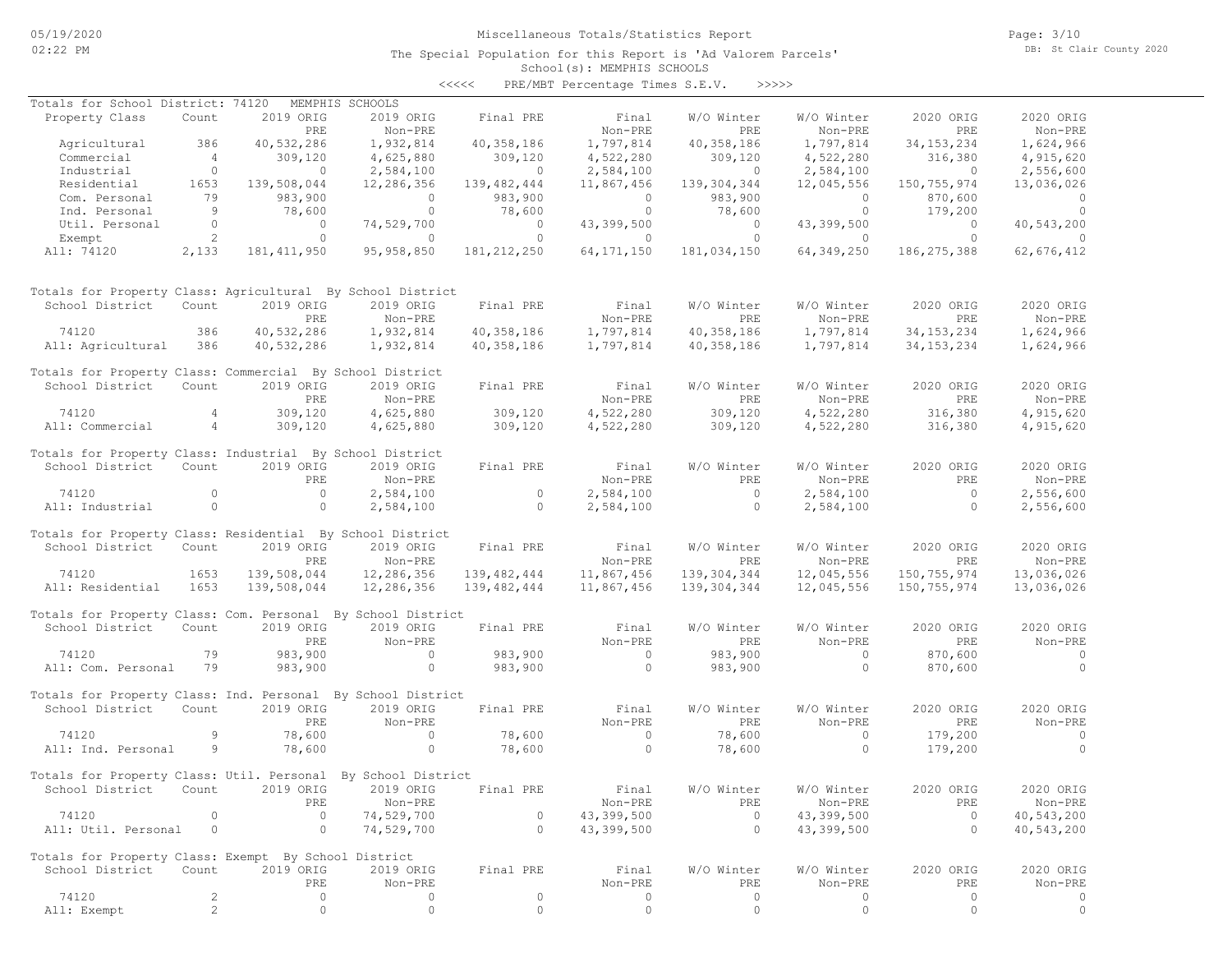05/19/2020 02:22 PM

# Miscellaneous Totals/Statistics Report

The Special Population for this Report is 'Ad Valorem Parcels'

Page: 4/10 DB: St Clair County 2020

School(s): MEMPHIS SCHOOLS

<<<<< PRE/MBT Percentage Times S.E.V. >>>>>

| Totals             | Count | 2019 ORIG   | 2019 ORIG    | Final PRE   | Final        | W/O Winter  | W/O Winter | 2020 ORIG   | 2020 ORIG    |
|--------------------|-------|-------------|--------------|-------------|--------------|-------------|------------|-------------|--------------|
|                    |       | <b>PRE</b>  | Non-PRE      |             | Non-PRE      | PRE         | Non-PRE    | PRE         | Non-PRE      |
| Real               | 2,043 | 180,349,450 | 21,429,150   | 180,149,750 | 20,771,650   | 179,971,650 | 20,949,750 | 185,225,588 | 22, 133, 212 |
| Personal           | 88    | .,062,500   | 74,529,700   | 1,062,500   | 43,399,500   | 1,062,500   | 43,399,500 | 1,049,800   | 40,543,200   |
| Personal<br>Real & | 2,131 | 181,411,950 | 95, 958, 850 | 181,212,250 | 64, 171, 150 | 181,034,150 | 64,349,250 | 186,275,388 | 62,676,412   |
| Exempt             |       |             |              |             |              |             |            |             |              |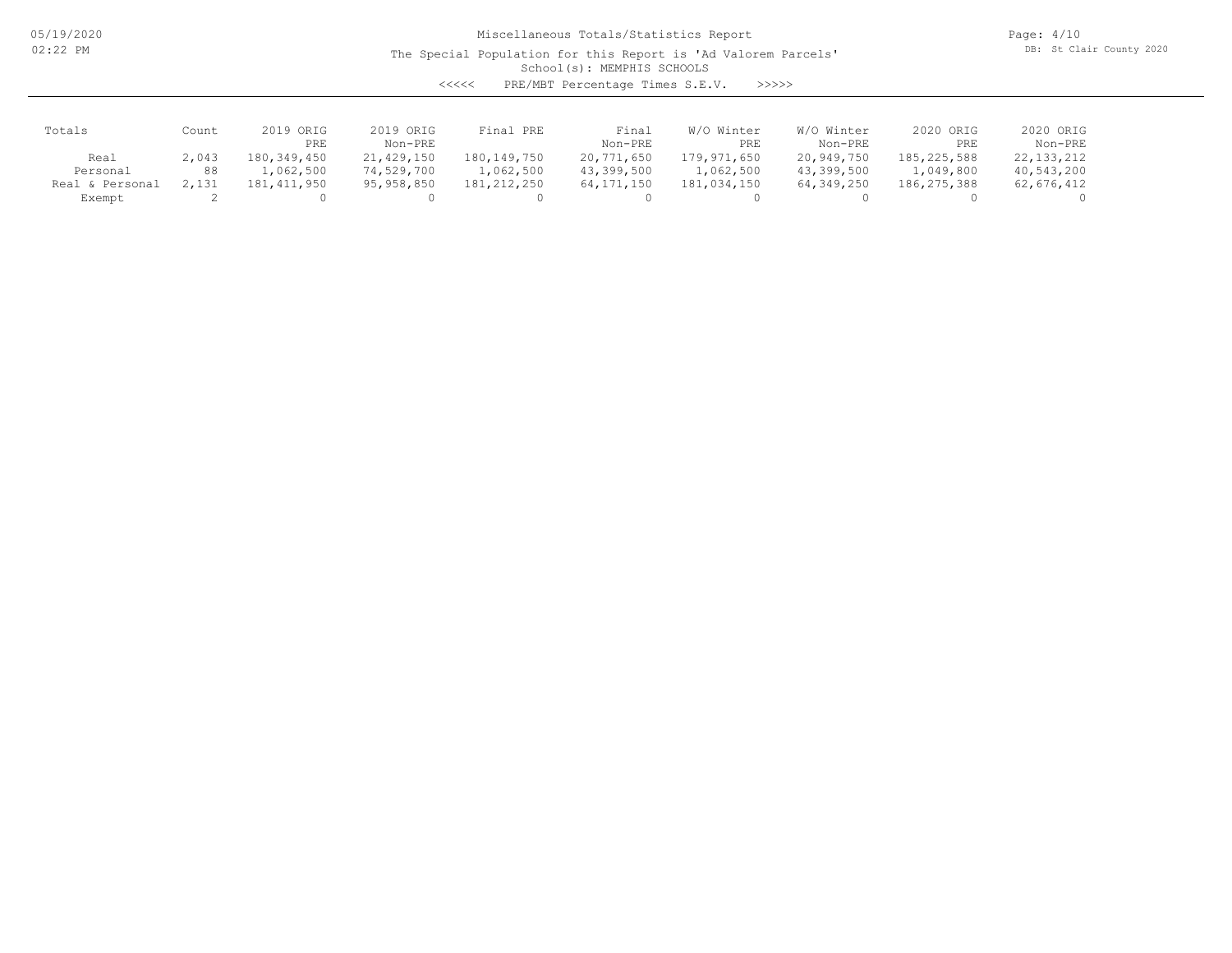# Miscellaneous Totals/Statistics Report

The Special Population for this Report is 'Ad Valorem Parcels'

Page: 5/10 DB: St Clair County 2020

School(s): MEMPHIS SCHOOLS <<<<< PRE/MBT Percentage Times Taxable >>>>>

| Totals for School District: 74120                            |                |             | MEMPHIS SCHOOLS |             |                |             |                |             |                |
|--------------------------------------------------------------|----------------|-------------|-----------------|-------------|----------------|-------------|----------------|-------------|----------------|
| Property Class                                               | Count          | 2019 ORIG   | 2019 ORIG       | Final PRE   | Final          | W/O Winter  | W/O Winter     | 2020 ORIG   | 2020 ORIG      |
|                                                              |                | PRE         | Non-PRE         |             | Non-PRE        | PRE         | Non-PRE        | PRE         | Non-PRE        |
| Agricultural                                                 | 386            | 24,657,605  | 1,295,087       | 24,505,773  | 1,187,996      | 24,505,773  | 1,187,996      | 20,448,112  | 1,039,782      |
| Commercial                                                   | $\overline{4}$ | 202,543     | 2,992,546       | 202,543     | 2,883,337      | 202,543     | 2,883,337      | 206,300     | 3, 161, 138    |
| Industrial                                                   | $\circ$        | $\circ$     | 1,974,067       | $\circ$     | 1,974,067      | $\circ$     | 1,974,067      | $\circ$     | 2,011,566      |
| Residential                                                  | 1653           | 103,048,148 | 9,385,316       | 103,076,834 | 9,062,768      | 102,933,007 | 9,206,595      | 111,270,726 | 10,092,611     |
| Com. Personal                                                | 79             | 983,900     | $\overline{0}$  | 983,900     | $\overline{0}$ | 983,900     | $\overline{0}$ | 870,600     | $\overline{0}$ |
| Ind. Personal                                                | 9              | 78,600      | $\overline{0}$  | 78,600      | $\overline{0}$ | 78,600      | $\overline{0}$ | 179,200     | $\overline{0}$ |
| Util. Personal                                               | $\overline{0}$ | $\circ$     | 74,529,700      | $\circ$     | 43,399,500     | $\circ$     | 43,399,500     | $\circ$     | 40,543,200     |
| Exempt                                                       | $\overline{2}$ | $\circ$     | $\circ$         | $\circ$     | $\circ$        | $\circ$     | $\circ$        | $\circ$     | $\circ$        |
| All: 74120                                                   | 2133           | 128,970,796 | 90,176,716      | 128,847,650 | 58,507,668     | 128,703,823 | 58,651,495     | 132,974,938 | 56,848,297     |
| Totals for Property Class: Agricultural By School District   |                |             |                 |             |                |             |                |             |                |
| School District                                              | Count          | 2019 ORIG   | 2019 ORIG       | Final PRE   | Final          | W/O Winter  | W/O Winter     | 2020 ORIG   | 2020 ORIG      |
|                                                              |                | PRE         | Non-PRE         |             | Non-PRE        | PRE         | Non-PRE        | PRE         | Non-PRE        |
| 74120                                                        | 386            | 24,657,605  | 1,295,087       | 24,505,773  | 1,187,996      | 24,505,773  | 1,187,996      | 20,448,112  | 1,039,782      |
| All: Agricultural                                            | 386            | 24,657,605  | 1,295,087       | 24,505,773  | 1,187,996      | 24,505,773  | 1,187,996      | 20,448,112  | 1,039,782      |
|                                                              |                |             |                 |             |                |             |                |             |                |
| Totals for Property Class: Commercial By School District     |                |             |                 |             |                |             |                |             |                |
| School District                                              | Count          | 2019 ORIG   | 2019 ORIG       | Final PRE   | Final          | W/O Winter  | W/O Winter     | 2020 ORIG   | 2020 ORIG      |
|                                                              |                | PRE         | Non-PRE         |             | Non-PRE        | PRE         | Non-PRE        | PRE         | Non-PRE        |
| 74120                                                        | $\overline{4}$ | 202,543     | 2,992,546       | 202,543     | 2,883,337      | 202,543     | 2,883,337      | 206,300     | 3, 161, 138    |
| All: Commercial                                              | 4              | 202,543     | 2,992,546       | 202,543     | 2,883,337      | 202,543     | 2,883,337      | 206,300     | 3, 161, 138    |
|                                                              |                |             |                 |             |                |             |                |             |                |
| Totals for Property Class: Industrial By School District     |                |             |                 |             |                |             |                |             |                |
| School District                                              | Count          | 2019 ORIG   | 2019 ORIG       | Final PRE   | Final          | W/O Winter  | W/O Winter     | 2020 ORIG   | 2020 ORIG      |
|                                                              |                | PRE         | Non-PRE         |             | Non-PRE        | PRE         | Non-PRE        | PRE         | Non-PRE        |
| 74120                                                        | $\circ$        | $\circ$     | 1,974,067       | $\circ$     | 1,974,067      | $\circ$     | 1,974,067      | $\circ$     | 2,011,566      |
| All: Industrial                                              | $\circ$        | $\circ$     | 1,974,067       | $\circ$     | 1,974,067      | $\circ$     | 1,974,067      | $\circ$     | 2,011,566      |
|                                                              |                |             |                 |             |                |             |                |             |                |
| Totals for Property Class: Residential By School District    |                |             |                 |             |                |             |                |             |                |
| School District                                              | Count          | 2019 ORIG   | 2019 ORIG       | Final PRE   | Final          | W/O Winter  | W/O Winter     | 2020 ORIG   | 2020 ORIG      |
|                                                              |                | PRE         | Non-PRE         |             | Non-PRE        | PRE         | Non-PRE        | PRE         | Non-PRE        |
| 74120                                                        | 1653           | 103,048,148 | 9,385,316       | 103,076,834 | 9,062,768      | 102,933,007 | 9,206,595      | 111,270,726 | 10,092,611     |
| All: Residential                                             | 1653           | 103,048,148 | 9,385,316       | 103,076,834 | 9,062,768      | 102,933,007 | 9,206,595      | 111,270,726 | 10,092,611     |
|                                                              |                |             |                 |             |                |             |                |             |                |
| Totals for Property Class: Com. Personal By School District  |                |             |                 |             |                |             |                |             |                |
| School District                                              | Count          | 2019 ORIG   | 2019 ORIG       | Final PRE   | Final          | W/O Winter  | W/O Winter     | 2020 ORIG   | 2020 ORIG      |
|                                                              |                | PRE         | Non-PRE         |             | Non-PRE        | PRE         | Non-PRE        | PRE         | Non-PRE        |
| 74120                                                        | 79             | 983,900     | $\circ$         | 983,900     | $\circ$        | 983,900     | $\circ$        | 870,600     | $\circ$        |
| All: Com. Personal                                           | 79             | 983,900     | $\circ$         | 983,900     | $\circ$        | 983,900     | $\circ$        | 870,600     | $\circ$        |
|                                                              |                |             |                 |             |                |             |                |             |                |
| Totals for Property Class: Ind. Personal By School District  |                |             |                 |             |                |             |                |             |                |
| School District                                              | Count          | 2019 ORIG   | 2019 ORIG       | Final PRE   | Final          | W/O Winter  | W/O Winter     | 2020 ORIG   | 2020 ORIG      |
|                                                              |                | PRE         | Non-PRE         |             | Non-PRE        | PRE         | Non-PRE        | PRE         | Non-PRE        |
| 74120                                                        | 9              | 78,600      | $\circ$         | 78,600      | $\overline{0}$ | 78,600      | $\circ$        | 179,200     | $\circ$        |
| All: Ind. Personal                                           | 9              | 78,600      | $\circ$         | 78,600      | $\overline{0}$ | 78,600      | $\circ$        | 179,200     | $\circ$        |
|                                                              |                |             |                 |             |                |             |                |             |                |
| Totals for Property Class: Util. Personal By School District |                |             |                 |             |                |             |                |             |                |
| School District                                              | Count          | 2019 ORIG   | 2019 ORIG       | Final PRE   | Final          | W/O Winter  | W/O Winter     | 2020 ORIG   | 2020 ORIG      |
|                                                              |                | PRE         | Non-PRE         |             | Non-PRE        | PRE         | Non-PRE        | PRE         | Non-PRE        |
| 74120                                                        | $\circ$        | $\circ$     | 74,529,700      | $\circ$     | 43,399,500     | $\circ$     | 43,399,500     | $\circ$     | 40,543,200     |
| All: Util. Personal                                          | $\circ$        | $\circ$     | 74,529,700      | $\circ$     | 43,399,500     | $\circ$     | 43,399,500     | $\circ$     | 40,543,200     |
|                                                              |                |             |                 |             |                |             |                |             |                |
| Totals for Property Class: Exempt By School District         |                |             |                 |             |                |             |                |             |                |
| School District                                              | Count          | 2019 ORIG   | 2019 ORIG       | Final PRE   | Final          | W/O Winter  | W/O Winter     | 2020 ORIG   | 2020 ORIG      |
|                                                              |                | PRE         | Non-PRE         |             | Non-PRE        | PRE         | Non-PRE        | PRE         | Non-PRE        |
| 74120                                                        | 2              | $\circ$     | 0               | 0           | 0              | 0           | 0              | $\circ$     | 0              |
| All: Exempt                                                  | $\overline{c}$ | $\circ$     | 0               | $\circ$     | $\circ$        | $\circ$     | $\circ$        | 0           | $\circ$        |
|                                                              |                |             |                 |             |                |             |                |             |                |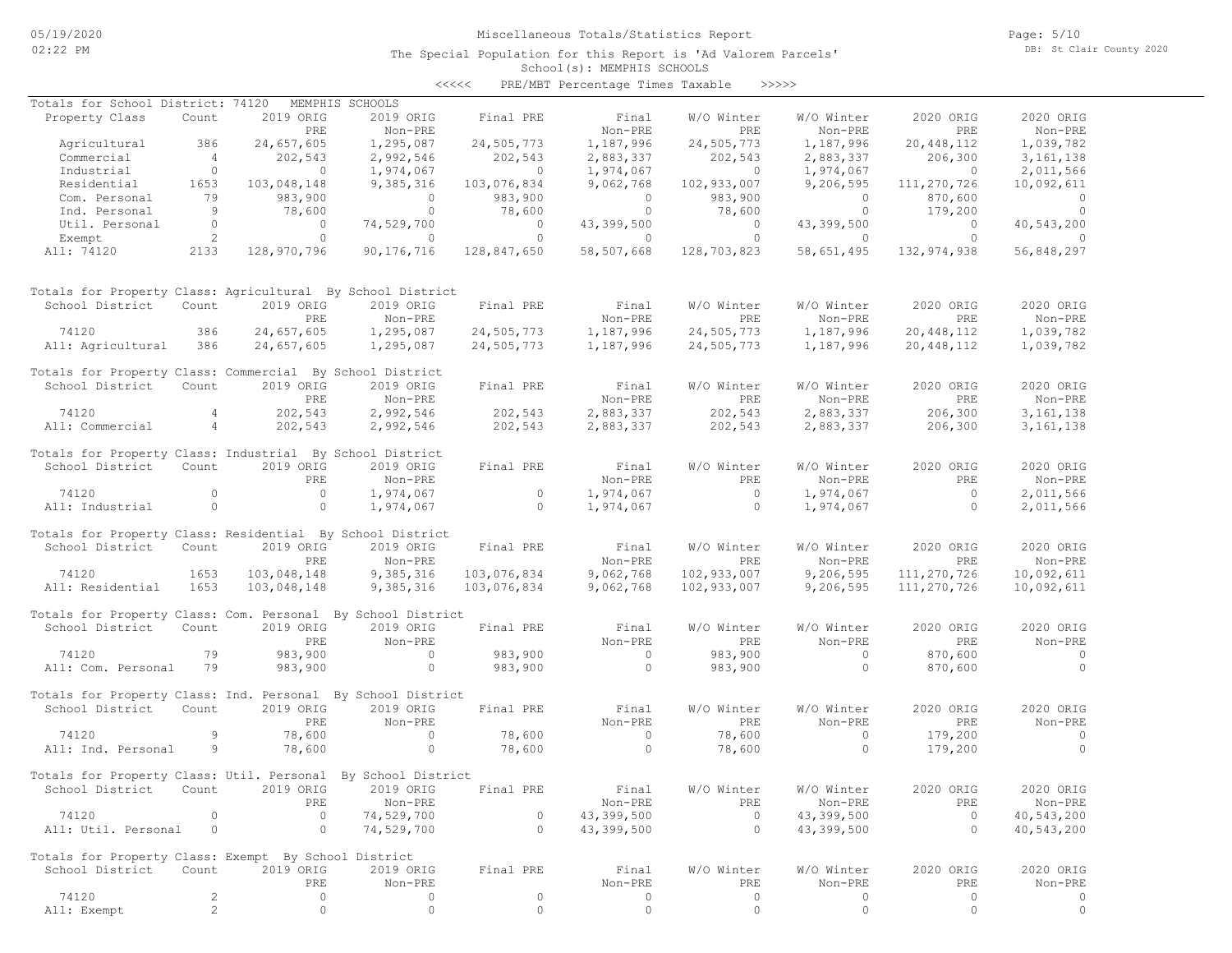05/19/2020 02:22 PM

# Miscellaneous Totals/Statistics Report

The Special Population for this Report is 'Ad Valorem Parcels'

Page: 6/10 DB: St Clair County 2020

School(s): MEMPHIS SCHOOLS

| くくくくく | PRE/MBT Percentage Times Taxable |  |  | >>>>> |
|-------|----------------------------------|--|--|-------|
|-------|----------------------------------|--|--|-------|

| Totals             | Count | 2019 ORIG   | 2019 ORIG    | Final PRE   | Final      | W/O Winter  | W/O Winter   | 2020 ORIG   | 2020 ORIG  |
|--------------------|-------|-------------|--------------|-------------|------------|-------------|--------------|-------------|------------|
|                    |       | PRE         | Non-PRE      |             | Non-PRE    | PRE         | Non-PRE      | PRE         | Non-PRE    |
| Real               | 2,043 | 127,908,296 | 15,647,016   | 127,785,150 | 15,108,168 | 127,641,323 | 15, 251, 995 | 131,925,138 | 16,305,097 |
| Personal           | 88    | .,062,500   | 74,529,700   | 1,062,500   | 43,399,500 | 1,062,500   | 43,399,500   | 1,049,800   | 40,543,200 |
| Personal<br>Real & | 2,131 | 128,970,796 | 90, 176, 716 | 128,847,650 | 58,507,668 | 128,703,823 | 58,651,495   | 132,974,938 | 56,848,297 |
| Exempt             |       |             |              |             |            |             |              |             |            |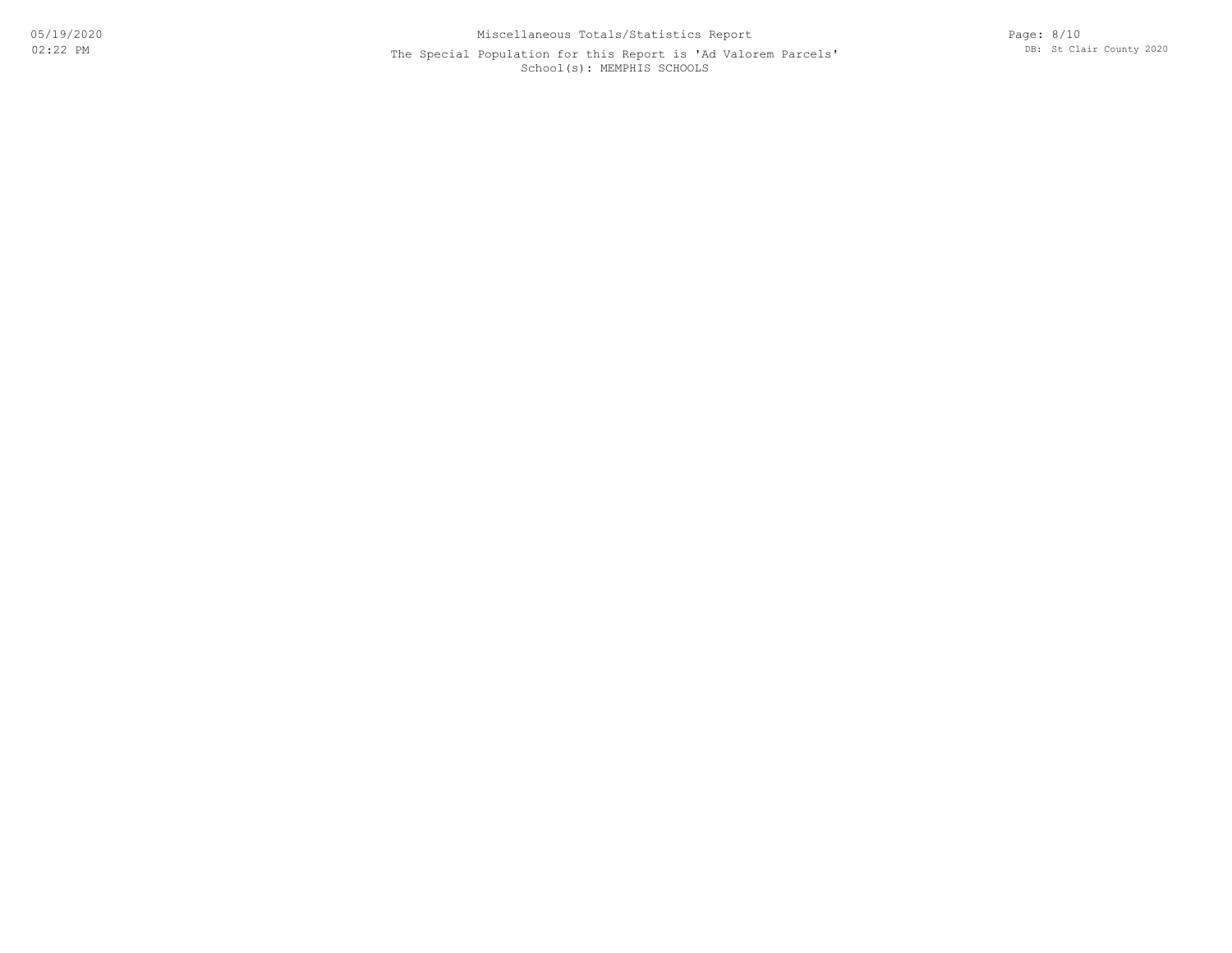<<<<< Top 20 Statistics >>>>>

| ***** Top 20 S.E.V.s *****<br>$31 - 999 - 0101 - 000$<br>ITC HOLDINGS TRANSMISSION<br>\$<br>18,580,700<br>\$<br>10,449,300<br>16-999-0080-000<br>BLUE WATER GAS STORAGE, LLC<br>\$<br>2,984,400<br>31-999-0007-000<br>DTE ELECTRIC COMPANY<br>\$<br>1,810,600<br>16-999-0081-000<br>BLUE WATER GAS STORAGE<br>\$<br>BLUE WATER GAS HOLDINGS, LLC C/O WEC<br>1,468,300<br>16-999-0008-250<br>\$<br>BLUEWATER NATURAL GAS HOLDINGS, LLC<br>1,211,700<br>31-999-0205-001<br>\$<br>1,128,000<br>29-999-0004-000<br>DETROIT EDISON COMPANY<br>\$<br>892,200<br>29-021-4001-001<br>GNP GROUP INC<br>\$<br>651,000<br>31-999-0028-000<br>SEMCO ENERGY INC<br>\$<br>635,300<br>31-999-0205-000<br>BLUEWATER NATURAL GAS HOLDINGS, LLC<br>\$<br>567,100<br>31-025-4001-000<br>PFLUEGER MICHAEL J JR<br>\$<br>539,200<br>$31 - 999 - 0025 - 000$<br>SEMCO ENERGY INC<br>\$<br>16-998-0080-000<br>BLUE WATER GAS STORAGE, LLC<br>519,400<br>31-032-4001-301<br>FOX DENNIS CARL/KATHY TRUST<br>472,800<br>\$<br>WINN HERITAGE FARMS LLC<br>16-003-2001-000<br>453,200<br>\$<br>29-014-4001-000<br>SZCZOTKA JOSEPH/LUDOMIRA<br>432,000<br>\$<br>29-022-2002-000<br>WILLIAMSON GARY/ROSALIE<br>414,600<br>401,900<br>29-001-4006-000<br>TOM FOSTER REAL ESTATE<br>\$<br>368,300<br>29-025-3001-100<br>PETERS BROTHERS LLC<br>Ś<br>29-033-2001-000<br>HAZELTON ALAN R/LINDA JO<br>335,300<br>***** Top 20 Taxable Values<br>*****<br>18,580,700<br>31-999-0101-000<br>ITC HOLDINGS TRANSMISSION<br>\$<br>\$<br>10,449,300<br>16-999-0080-000<br>BLUE WATER GAS STORAGE, LLC<br>\$<br>$31 - 999 - 0007 - 000$<br>2,984,400<br>DTE ELECTRIC COMPANY<br>\$<br>1,810,600<br>16-999-0081-000<br>BLUE WATER GAS STORAGE<br>\$<br>BLUE WATER GAS HOLDINGS, LLC C/O WEC<br>1,468,300<br>16-999-0008-250<br>\$<br>1,211,700<br>31-999-0205-001<br>BLUEWATER NATURAL GAS HOLDINGS, LLC<br>\$<br>1,128,000<br>29-999-0004-000<br>DETROIT EDISON COMPANY<br>\$<br>651,000<br>$31 - 999 - 0028 - 000$<br>SEMCO ENERGY INC<br>\$<br>635,300<br>31-999-0205-000<br>BLUEWATER NATURAL GAS HOLDINGS, LLC<br>\$<br>29-021-4001-001<br>GNP GROUP INC<br>599,670<br>\$<br>31-999-0025-000<br>SEMCO ENERGY INC<br>539,200<br>16-998-0080-000<br>BLUE WATER GAS STORAGE, LLC<br>455,864<br>\$<br>372,513<br>31-025-4001-000<br>PFLUEGER MICHAEL J JR<br>\$<br>325,486<br>29-014-4001-000<br>SZCZOTKA JOSEPH/LUDOMIRA<br>\$<br>29-034-3008-080<br>NEWSOME JAMES<br>305,345<br>16-003-2001-000<br>304,838<br>WINN HERITAGE FARMS LLC<br>\$<br>291,500<br>29-999-0020-020<br>SEMCO ENERGY INC<br>\$<br>31-028-1001-000<br>GRISKIEWICZ MARY S, GRISKIEWICZ THO<br>253,634<br>\$<br>29-027-2003-200<br>HOHMANN MARK R<br>233,193<br>\$<br>226,700<br>29-026-4006-001<br>JAKK PROPERTY INVESTMENTS LLC<br>Top 20 Owners by Taxable Value *****<br>*****<br>has 18,580,700 Taxable Value in 1 Parcel(s)<br>ITC HOLDINGS TRANSMISSION<br>has 10,905,164 Taxable Value in 2 Parcel(s)<br>BLUE WATER GAS STORAGE, LLC<br>3,207,600 Taxable Value in 3 Parcel(s)<br>DTE ELECTRIC COMPANY<br>has<br>1,877,780 Taxable Value in 70 Parcel(s)<br>PETERS BROTHERS LLC<br>has<br>BLUEWATER NATURAL GAS HOLDINGS, LLC has<br>1,847,000 Taxable Value in 2 Parcel(s)<br>BLUE WATER GAS STORAGE<br>1,810,600 Taxable Value in 1 Parcel(s)<br>has<br>SEMCO ENERGY INC<br>1,481,700 Taxable Value in 3 Parcel(s)<br>has<br>BLUE WATER GAS HOLDINGS, LLC C/O WEC has<br>1,468,300 Taxable Value in 1 Parcel(s)<br>DETROIT EDISON COMPANY<br>1,128,000 Taxable Value in 1 Parcel(s)<br>has<br>WINN HERITAGE FARMS LLC<br>773,683 Taxable Value in 9 Parcel(s)<br>has<br>GNP GROUP INC<br>599,670 Taxable Value in 2 Parcel(s)<br>has<br>PFLUEGER MICHAEL J JR<br>419,905 Taxable Value in 8 Parcel(s)<br>has<br>395,848 Taxable Value in 5 Parcel(s) |                            |     |  |  |  |
|------------------------------------------------------------------------------------------------------------------------------------------------------------------------------------------------------------------------------------------------------------------------------------------------------------------------------------------------------------------------------------------------------------------------------------------------------------------------------------------------------------------------------------------------------------------------------------------------------------------------------------------------------------------------------------------------------------------------------------------------------------------------------------------------------------------------------------------------------------------------------------------------------------------------------------------------------------------------------------------------------------------------------------------------------------------------------------------------------------------------------------------------------------------------------------------------------------------------------------------------------------------------------------------------------------------------------------------------------------------------------------------------------------------------------------------------------------------------------------------------------------------------------------------------------------------------------------------------------------------------------------------------------------------------------------------------------------------------------------------------------------------------------------------------------------------------------------------------------------------------------------------------------------------------------------------------------------------------------------------------------------------------------------------------------------------------------------------------------------------------------------------------------------------------------------------------------------------------------------------------------------------------------------------------------------------------------------------------------------------------------------------------------------------------------------------------------------------------------------------------------------------------------------------------------------------------------------------------------------------------------------------------------------------------------------------------------------------------------------------------------------------------------------------------------------------------------------------------------------------------------------------------------------------------------------------------------------------------------------------------------------------------------------------------------------------------------------------------------------------------------------------------------------------------------------------------------------------------------------------------------------------------------------------------------------------------------------------------------------------------------------------------------------------------------------------------------------------------------------------------------------------------------------------------------------------------------------------------------------------------------------------------------------------------------------------------------------------------------------------------------------------------------------------|----------------------------|-----|--|--|--|
|                                                                                                                                                                                                                                                                                                                                                                                                                                                                                                                                                                                                                                                                                                                                                                                                                                                                                                                                                                                                                                                                                                                                                                                                                                                                                                                                                                                                                                                                                                                                                                                                                                                                                                                                                                                                                                                                                                                                                                                                                                                                                                                                                                                                                                                                                                                                                                                                                                                                                                                                                                                                                                                                                                                                                                                                                                                                                                                                                                                                                                                                                                                                                                                                                                                                                                                                                                                                                                                                                                                                                                                                                                                                                                                                                                                          |                            |     |  |  |  |
|                                                                                                                                                                                                                                                                                                                                                                                                                                                                                                                                                                                                                                                                                                                                                                                                                                                                                                                                                                                                                                                                                                                                                                                                                                                                                                                                                                                                                                                                                                                                                                                                                                                                                                                                                                                                                                                                                                                                                                                                                                                                                                                                                                                                                                                                                                                                                                                                                                                                                                                                                                                                                                                                                                                                                                                                                                                                                                                                                                                                                                                                                                                                                                                                                                                                                                                                                                                                                                                                                                                                                                                                                                                                                                                                                                                          |                            |     |  |  |  |
|                                                                                                                                                                                                                                                                                                                                                                                                                                                                                                                                                                                                                                                                                                                                                                                                                                                                                                                                                                                                                                                                                                                                                                                                                                                                                                                                                                                                                                                                                                                                                                                                                                                                                                                                                                                                                                                                                                                                                                                                                                                                                                                                                                                                                                                                                                                                                                                                                                                                                                                                                                                                                                                                                                                                                                                                                                                                                                                                                                                                                                                                                                                                                                                                                                                                                                                                                                                                                                                                                                                                                                                                                                                                                                                                                                                          |                            |     |  |  |  |
|                                                                                                                                                                                                                                                                                                                                                                                                                                                                                                                                                                                                                                                                                                                                                                                                                                                                                                                                                                                                                                                                                                                                                                                                                                                                                                                                                                                                                                                                                                                                                                                                                                                                                                                                                                                                                                                                                                                                                                                                                                                                                                                                                                                                                                                                                                                                                                                                                                                                                                                                                                                                                                                                                                                                                                                                                                                                                                                                                                                                                                                                                                                                                                                                                                                                                                                                                                                                                                                                                                                                                                                                                                                                                                                                                                                          |                            |     |  |  |  |
|                                                                                                                                                                                                                                                                                                                                                                                                                                                                                                                                                                                                                                                                                                                                                                                                                                                                                                                                                                                                                                                                                                                                                                                                                                                                                                                                                                                                                                                                                                                                                                                                                                                                                                                                                                                                                                                                                                                                                                                                                                                                                                                                                                                                                                                                                                                                                                                                                                                                                                                                                                                                                                                                                                                                                                                                                                                                                                                                                                                                                                                                                                                                                                                                                                                                                                                                                                                                                                                                                                                                                                                                                                                                                                                                                                                          |                            |     |  |  |  |
|                                                                                                                                                                                                                                                                                                                                                                                                                                                                                                                                                                                                                                                                                                                                                                                                                                                                                                                                                                                                                                                                                                                                                                                                                                                                                                                                                                                                                                                                                                                                                                                                                                                                                                                                                                                                                                                                                                                                                                                                                                                                                                                                                                                                                                                                                                                                                                                                                                                                                                                                                                                                                                                                                                                                                                                                                                                                                                                                                                                                                                                                                                                                                                                                                                                                                                                                                                                                                                                                                                                                                                                                                                                                                                                                                                                          |                            |     |  |  |  |
|                                                                                                                                                                                                                                                                                                                                                                                                                                                                                                                                                                                                                                                                                                                                                                                                                                                                                                                                                                                                                                                                                                                                                                                                                                                                                                                                                                                                                                                                                                                                                                                                                                                                                                                                                                                                                                                                                                                                                                                                                                                                                                                                                                                                                                                                                                                                                                                                                                                                                                                                                                                                                                                                                                                                                                                                                                                                                                                                                                                                                                                                                                                                                                                                                                                                                                                                                                                                                                                                                                                                                                                                                                                                                                                                                                                          |                            |     |  |  |  |
|                                                                                                                                                                                                                                                                                                                                                                                                                                                                                                                                                                                                                                                                                                                                                                                                                                                                                                                                                                                                                                                                                                                                                                                                                                                                                                                                                                                                                                                                                                                                                                                                                                                                                                                                                                                                                                                                                                                                                                                                                                                                                                                                                                                                                                                                                                                                                                                                                                                                                                                                                                                                                                                                                                                                                                                                                                                                                                                                                                                                                                                                                                                                                                                                                                                                                                                                                                                                                                                                                                                                                                                                                                                                                                                                                                                          |                            |     |  |  |  |
|                                                                                                                                                                                                                                                                                                                                                                                                                                                                                                                                                                                                                                                                                                                                                                                                                                                                                                                                                                                                                                                                                                                                                                                                                                                                                                                                                                                                                                                                                                                                                                                                                                                                                                                                                                                                                                                                                                                                                                                                                                                                                                                                                                                                                                                                                                                                                                                                                                                                                                                                                                                                                                                                                                                                                                                                                                                                                                                                                                                                                                                                                                                                                                                                                                                                                                                                                                                                                                                                                                                                                                                                                                                                                                                                                                                          |                            |     |  |  |  |
|                                                                                                                                                                                                                                                                                                                                                                                                                                                                                                                                                                                                                                                                                                                                                                                                                                                                                                                                                                                                                                                                                                                                                                                                                                                                                                                                                                                                                                                                                                                                                                                                                                                                                                                                                                                                                                                                                                                                                                                                                                                                                                                                                                                                                                                                                                                                                                                                                                                                                                                                                                                                                                                                                                                                                                                                                                                                                                                                                                                                                                                                                                                                                                                                                                                                                                                                                                                                                                                                                                                                                                                                                                                                                                                                                                                          |                            |     |  |  |  |
|                                                                                                                                                                                                                                                                                                                                                                                                                                                                                                                                                                                                                                                                                                                                                                                                                                                                                                                                                                                                                                                                                                                                                                                                                                                                                                                                                                                                                                                                                                                                                                                                                                                                                                                                                                                                                                                                                                                                                                                                                                                                                                                                                                                                                                                                                                                                                                                                                                                                                                                                                                                                                                                                                                                                                                                                                                                                                                                                                                                                                                                                                                                                                                                                                                                                                                                                                                                                                                                                                                                                                                                                                                                                                                                                                                                          |                            |     |  |  |  |
|                                                                                                                                                                                                                                                                                                                                                                                                                                                                                                                                                                                                                                                                                                                                                                                                                                                                                                                                                                                                                                                                                                                                                                                                                                                                                                                                                                                                                                                                                                                                                                                                                                                                                                                                                                                                                                                                                                                                                                                                                                                                                                                                                                                                                                                                                                                                                                                                                                                                                                                                                                                                                                                                                                                                                                                                                                                                                                                                                                                                                                                                                                                                                                                                                                                                                                                                                                                                                                                                                                                                                                                                                                                                                                                                                                                          |                            |     |  |  |  |
|                                                                                                                                                                                                                                                                                                                                                                                                                                                                                                                                                                                                                                                                                                                                                                                                                                                                                                                                                                                                                                                                                                                                                                                                                                                                                                                                                                                                                                                                                                                                                                                                                                                                                                                                                                                                                                                                                                                                                                                                                                                                                                                                                                                                                                                                                                                                                                                                                                                                                                                                                                                                                                                                                                                                                                                                                                                                                                                                                                                                                                                                                                                                                                                                                                                                                                                                                                                                                                                                                                                                                                                                                                                                                                                                                                                          |                            |     |  |  |  |
|                                                                                                                                                                                                                                                                                                                                                                                                                                                                                                                                                                                                                                                                                                                                                                                                                                                                                                                                                                                                                                                                                                                                                                                                                                                                                                                                                                                                                                                                                                                                                                                                                                                                                                                                                                                                                                                                                                                                                                                                                                                                                                                                                                                                                                                                                                                                                                                                                                                                                                                                                                                                                                                                                                                                                                                                                                                                                                                                                                                                                                                                                                                                                                                                                                                                                                                                                                                                                                                                                                                                                                                                                                                                                                                                                                                          |                            |     |  |  |  |
|                                                                                                                                                                                                                                                                                                                                                                                                                                                                                                                                                                                                                                                                                                                                                                                                                                                                                                                                                                                                                                                                                                                                                                                                                                                                                                                                                                                                                                                                                                                                                                                                                                                                                                                                                                                                                                                                                                                                                                                                                                                                                                                                                                                                                                                                                                                                                                                                                                                                                                                                                                                                                                                                                                                                                                                                                                                                                                                                                                                                                                                                                                                                                                                                                                                                                                                                                                                                                                                                                                                                                                                                                                                                                                                                                                                          |                            |     |  |  |  |
|                                                                                                                                                                                                                                                                                                                                                                                                                                                                                                                                                                                                                                                                                                                                                                                                                                                                                                                                                                                                                                                                                                                                                                                                                                                                                                                                                                                                                                                                                                                                                                                                                                                                                                                                                                                                                                                                                                                                                                                                                                                                                                                                                                                                                                                                                                                                                                                                                                                                                                                                                                                                                                                                                                                                                                                                                                                                                                                                                                                                                                                                                                                                                                                                                                                                                                                                                                                                                                                                                                                                                                                                                                                                                                                                                                                          |                            |     |  |  |  |
|                                                                                                                                                                                                                                                                                                                                                                                                                                                                                                                                                                                                                                                                                                                                                                                                                                                                                                                                                                                                                                                                                                                                                                                                                                                                                                                                                                                                                                                                                                                                                                                                                                                                                                                                                                                                                                                                                                                                                                                                                                                                                                                                                                                                                                                                                                                                                                                                                                                                                                                                                                                                                                                                                                                                                                                                                                                                                                                                                                                                                                                                                                                                                                                                                                                                                                                                                                                                                                                                                                                                                                                                                                                                                                                                                                                          |                            |     |  |  |  |
|                                                                                                                                                                                                                                                                                                                                                                                                                                                                                                                                                                                                                                                                                                                                                                                                                                                                                                                                                                                                                                                                                                                                                                                                                                                                                                                                                                                                                                                                                                                                                                                                                                                                                                                                                                                                                                                                                                                                                                                                                                                                                                                                                                                                                                                                                                                                                                                                                                                                                                                                                                                                                                                                                                                                                                                                                                                                                                                                                                                                                                                                                                                                                                                                                                                                                                                                                                                                                                                                                                                                                                                                                                                                                                                                                                                          |                            |     |  |  |  |
|                                                                                                                                                                                                                                                                                                                                                                                                                                                                                                                                                                                                                                                                                                                                                                                                                                                                                                                                                                                                                                                                                                                                                                                                                                                                                                                                                                                                                                                                                                                                                                                                                                                                                                                                                                                                                                                                                                                                                                                                                                                                                                                                                                                                                                                                                                                                                                                                                                                                                                                                                                                                                                                                                                                                                                                                                                                                                                                                                                                                                                                                                                                                                                                                                                                                                                                                                                                                                                                                                                                                                                                                                                                                                                                                                                                          |                            |     |  |  |  |
|                                                                                                                                                                                                                                                                                                                                                                                                                                                                                                                                                                                                                                                                                                                                                                                                                                                                                                                                                                                                                                                                                                                                                                                                                                                                                                                                                                                                                                                                                                                                                                                                                                                                                                                                                                                                                                                                                                                                                                                                                                                                                                                                                                                                                                                                                                                                                                                                                                                                                                                                                                                                                                                                                                                                                                                                                                                                                                                                                                                                                                                                                                                                                                                                                                                                                                                                                                                                                                                                                                                                                                                                                                                                                                                                                                                          |                            |     |  |  |  |
|                                                                                                                                                                                                                                                                                                                                                                                                                                                                                                                                                                                                                                                                                                                                                                                                                                                                                                                                                                                                                                                                                                                                                                                                                                                                                                                                                                                                                                                                                                                                                                                                                                                                                                                                                                                                                                                                                                                                                                                                                                                                                                                                                                                                                                                                                                                                                                                                                                                                                                                                                                                                                                                                                                                                                                                                                                                                                                                                                                                                                                                                                                                                                                                                                                                                                                                                                                                                                                                                                                                                                                                                                                                                                                                                                                                          |                            |     |  |  |  |
|                                                                                                                                                                                                                                                                                                                                                                                                                                                                                                                                                                                                                                                                                                                                                                                                                                                                                                                                                                                                                                                                                                                                                                                                                                                                                                                                                                                                                                                                                                                                                                                                                                                                                                                                                                                                                                                                                                                                                                                                                                                                                                                                                                                                                                                                                                                                                                                                                                                                                                                                                                                                                                                                                                                                                                                                                                                                                                                                                                                                                                                                                                                                                                                                                                                                                                                                                                                                                                                                                                                                                                                                                                                                                                                                                                                          |                            |     |  |  |  |
|                                                                                                                                                                                                                                                                                                                                                                                                                                                                                                                                                                                                                                                                                                                                                                                                                                                                                                                                                                                                                                                                                                                                                                                                                                                                                                                                                                                                                                                                                                                                                                                                                                                                                                                                                                                                                                                                                                                                                                                                                                                                                                                                                                                                                                                                                                                                                                                                                                                                                                                                                                                                                                                                                                                                                                                                                                                                                                                                                                                                                                                                                                                                                                                                                                                                                                                                                                                                                                                                                                                                                                                                                                                                                                                                                                                          |                            |     |  |  |  |
|                                                                                                                                                                                                                                                                                                                                                                                                                                                                                                                                                                                                                                                                                                                                                                                                                                                                                                                                                                                                                                                                                                                                                                                                                                                                                                                                                                                                                                                                                                                                                                                                                                                                                                                                                                                                                                                                                                                                                                                                                                                                                                                                                                                                                                                                                                                                                                                                                                                                                                                                                                                                                                                                                                                                                                                                                                                                                                                                                                                                                                                                                                                                                                                                                                                                                                                                                                                                                                                                                                                                                                                                                                                                                                                                                                                          |                            |     |  |  |  |
|                                                                                                                                                                                                                                                                                                                                                                                                                                                                                                                                                                                                                                                                                                                                                                                                                                                                                                                                                                                                                                                                                                                                                                                                                                                                                                                                                                                                                                                                                                                                                                                                                                                                                                                                                                                                                                                                                                                                                                                                                                                                                                                                                                                                                                                                                                                                                                                                                                                                                                                                                                                                                                                                                                                                                                                                                                                                                                                                                                                                                                                                                                                                                                                                                                                                                                                                                                                                                                                                                                                                                                                                                                                                                                                                                                                          |                            |     |  |  |  |
|                                                                                                                                                                                                                                                                                                                                                                                                                                                                                                                                                                                                                                                                                                                                                                                                                                                                                                                                                                                                                                                                                                                                                                                                                                                                                                                                                                                                                                                                                                                                                                                                                                                                                                                                                                                                                                                                                                                                                                                                                                                                                                                                                                                                                                                                                                                                                                                                                                                                                                                                                                                                                                                                                                                                                                                                                                                                                                                                                                                                                                                                                                                                                                                                                                                                                                                                                                                                                                                                                                                                                                                                                                                                                                                                                                                          |                            |     |  |  |  |
|                                                                                                                                                                                                                                                                                                                                                                                                                                                                                                                                                                                                                                                                                                                                                                                                                                                                                                                                                                                                                                                                                                                                                                                                                                                                                                                                                                                                                                                                                                                                                                                                                                                                                                                                                                                                                                                                                                                                                                                                                                                                                                                                                                                                                                                                                                                                                                                                                                                                                                                                                                                                                                                                                                                                                                                                                                                                                                                                                                                                                                                                                                                                                                                                                                                                                                                                                                                                                                                                                                                                                                                                                                                                                                                                                                                          |                            |     |  |  |  |
|                                                                                                                                                                                                                                                                                                                                                                                                                                                                                                                                                                                                                                                                                                                                                                                                                                                                                                                                                                                                                                                                                                                                                                                                                                                                                                                                                                                                                                                                                                                                                                                                                                                                                                                                                                                                                                                                                                                                                                                                                                                                                                                                                                                                                                                                                                                                                                                                                                                                                                                                                                                                                                                                                                                                                                                                                                                                                                                                                                                                                                                                                                                                                                                                                                                                                                                                                                                                                                                                                                                                                                                                                                                                                                                                                                                          |                            |     |  |  |  |
|                                                                                                                                                                                                                                                                                                                                                                                                                                                                                                                                                                                                                                                                                                                                                                                                                                                                                                                                                                                                                                                                                                                                                                                                                                                                                                                                                                                                                                                                                                                                                                                                                                                                                                                                                                                                                                                                                                                                                                                                                                                                                                                                                                                                                                                                                                                                                                                                                                                                                                                                                                                                                                                                                                                                                                                                                                                                                                                                                                                                                                                                                                                                                                                                                                                                                                                                                                                                                                                                                                                                                                                                                                                                                                                                                                                          |                            |     |  |  |  |
|                                                                                                                                                                                                                                                                                                                                                                                                                                                                                                                                                                                                                                                                                                                                                                                                                                                                                                                                                                                                                                                                                                                                                                                                                                                                                                                                                                                                                                                                                                                                                                                                                                                                                                                                                                                                                                                                                                                                                                                                                                                                                                                                                                                                                                                                                                                                                                                                                                                                                                                                                                                                                                                                                                                                                                                                                                                                                                                                                                                                                                                                                                                                                                                                                                                                                                                                                                                                                                                                                                                                                                                                                                                                                                                                                                                          |                            |     |  |  |  |
|                                                                                                                                                                                                                                                                                                                                                                                                                                                                                                                                                                                                                                                                                                                                                                                                                                                                                                                                                                                                                                                                                                                                                                                                                                                                                                                                                                                                                                                                                                                                                                                                                                                                                                                                                                                                                                                                                                                                                                                                                                                                                                                                                                                                                                                                                                                                                                                                                                                                                                                                                                                                                                                                                                                                                                                                                                                                                                                                                                                                                                                                                                                                                                                                                                                                                                                                                                                                                                                                                                                                                                                                                                                                                                                                                                                          |                            |     |  |  |  |
|                                                                                                                                                                                                                                                                                                                                                                                                                                                                                                                                                                                                                                                                                                                                                                                                                                                                                                                                                                                                                                                                                                                                                                                                                                                                                                                                                                                                                                                                                                                                                                                                                                                                                                                                                                                                                                                                                                                                                                                                                                                                                                                                                                                                                                                                                                                                                                                                                                                                                                                                                                                                                                                                                                                                                                                                                                                                                                                                                                                                                                                                                                                                                                                                                                                                                                                                                                                                                                                                                                                                                                                                                                                                                                                                                                                          |                            |     |  |  |  |
|                                                                                                                                                                                                                                                                                                                                                                                                                                                                                                                                                                                                                                                                                                                                                                                                                                                                                                                                                                                                                                                                                                                                                                                                                                                                                                                                                                                                                                                                                                                                                                                                                                                                                                                                                                                                                                                                                                                                                                                                                                                                                                                                                                                                                                                                                                                                                                                                                                                                                                                                                                                                                                                                                                                                                                                                                                                                                                                                                                                                                                                                                                                                                                                                                                                                                                                                                                                                                                                                                                                                                                                                                                                                                                                                                                                          |                            |     |  |  |  |
|                                                                                                                                                                                                                                                                                                                                                                                                                                                                                                                                                                                                                                                                                                                                                                                                                                                                                                                                                                                                                                                                                                                                                                                                                                                                                                                                                                                                                                                                                                                                                                                                                                                                                                                                                                                                                                                                                                                                                                                                                                                                                                                                                                                                                                                                                                                                                                                                                                                                                                                                                                                                                                                                                                                                                                                                                                                                                                                                                                                                                                                                                                                                                                                                                                                                                                                                                                                                                                                                                                                                                                                                                                                                                                                                                                                          |                            |     |  |  |  |
|                                                                                                                                                                                                                                                                                                                                                                                                                                                                                                                                                                                                                                                                                                                                                                                                                                                                                                                                                                                                                                                                                                                                                                                                                                                                                                                                                                                                                                                                                                                                                                                                                                                                                                                                                                                                                                                                                                                                                                                                                                                                                                                                                                                                                                                                                                                                                                                                                                                                                                                                                                                                                                                                                                                                                                                                                                                                                                                                                                                                                                                                                                                                                                                                                                                                                                                                                                                                                                                                                                                                                                                                                                                                                                                                                                                          |                            |     |  |  |  |
|                                                                                                                                                                                                                                                                                                                                                                                                                                                                                                                                                                                                                                                                                                                                                                                                                                                                                                                                                                                                                                                                                                                                                                                                                                                                                                                                                                                                                                                                                                                                                                                                                                                                                                                                                                                                                                                                                                                                                                                                                                                                                                                                                                                                                                                                                                                                                                                                                                                                                                                                                                                                                                                                                                                                                                                                                                                                                                                                                                                                                                                                                                                                                                                                                                                                                                                                                                                                                                                                                                                                                                                                                                                                                                                                                                                          |                            |     |  |  |  |
|                                                                                                                                                                                                                                                                                                                                                                                                                                                                                                                                                                                                                                                                                                                                                                                                                                                                                                                                                                                                                                                                                                                                                                                                                                                                                                                                                                                                                                                                                                                                                                                                                                                                                                                                                                                                                                                                                                                                                                                                                                                                                                                                                                                                                                                                                                                                                                                                                                                                                                                                                                                                                                                                                                                                                                                                                                                                                                                                                                                                                                                                                                                                                                                                                                                                                                                                                                                                                                                                                                                                                                                                                                                                                                                                                                                          |                            |     |  |  |  |
|                                                                                                                                                                                                                                                                                                                                                                                                                                                                                                                                                                                                                                                                                                                                                                                                                                                                                                                                                                                                                                                                                                                                                                                                                                                                                                                                                                                                                                                                                                                                                                                                                                                                                                                                                                                                                                                                                                                                                                                                                                                                                                                                                                                                                                                                                                                                                                                                                                                                                                                                                                                                                                                                                                                                                                                                                                                                                                                                                                                                                                                                                                                                                                                                                                                                                                                                                                                                                                                                                                                                                                                                                                                                                                                                                                                          |                            |     |  |  |  |
|                                                                                                                                                                                                                                                                                                                                                                                                                                                                                                                                                                                                                                                                                                                                                                                                                                                                                                                                                                                                                                                                                                                                                                                                                                                                                                                                                                                                                                                                                                                                                                                                                                                                                                                                                                                                                                                                                                                                                                                                                                                                                                                                                                                                                                                                                                                                                                                                                                                                                                                                                                                                                                                                                                                                                                                                                                                                                                                                                                                                                                                                                                                                                                                                                                                                                                                                                                                                                                                                                                                                                                                                                                                                                                                                                                                          |                            |     |  |  |  |
|                                                                                                                                                                                                                                                                                                                                                                                                                                                                                                                                                                                                                                                                                                                                                                                                                                                                                                                                                                                                                                                                                                                                                                                                                                                                                                                                                                                                                                                                                                                                                                                                                                                                                                                                                                                                                                                                                                                                                                                                                                                                                                                                                                                                                                                                                                                                                                                                                                                                                                                                                                                                                                                                                                                                                                                                                                                                                                                                                                                                                                                                                                                                                                                                                                                                                                                                                                                                                                                                                                                                                                                                                                                                                                                                                                                          |                            |     |  |  |  |
|                                                                                                                                                                                                                                                                                                                                                                                                                                                                                                                                                                                                                                                                                                                                                                                                                                                                                                                                                                                                                                                                                                                                                                                                                                                                                                                                                                                                                                                                                                                                                                                                                                                                                                                                                                                                                                                                                                                                                                                                                                                                                                                                                                                                                                                                                                                                                                                                                                                                                                                                                                                                                                                                                                                                                                                                                                                                                                                                                                                                                                                                                                                                                                                                                                                                                                                                                                                                                                                                                                                                                                                                                                                                                                                                                                                          |                            |     |  |  |  |
|                                                                                                                                                                                                                                                                                                                                                                                                                                                                                                                                                                                                                                                                                                                                                                                                                                                                                                                                                                                                                                                                                                                                                                                                                                                                                                                                                                                                                                                                                                                                                                                                                                                                                                                                                                                                                                                                                                                                                                                                                                                                                                                                                                                                                                                                                                                                                                                                                                                                                                                                                                                                                                                                                                                                                                                                                                                                                                                                                                                                                                                                                                                                                                                                                                                                                                                                                                                                                                                                                                                                                                                                                                                                                                                                                                                          |                            |     |  |  |  |
|                                                                                                                                                                                                                                                                                                                                                                                                                                                                                                                                                                                                                                                                                                                                                                                                                                                                                                                                                                                                                                                                                                                                                                                                                                                                                                                                                                                                                                                                                                                                                                                                                                                                                                                                                                                                                                                                                                                                                                                                                                                                                                                                                                                                                                                                                                                                                                                                                                                                                                                                                                                                                                                                                                                                                                                                                                                                                                                                                                                                                                                                                                                                                                                                                                                                                                                                                                                                                                                                                                                                                                                                                                                                                                                                                                                          |                            |     |  |  |  |
|                                                                                                                                                                                                                                                                                                                                                                                                                                                                                                                                                                                                                                                                                                                                                                                                                                                                                                                                                                                                                                                                                                                                                                                                                                                                                                                                                                                                                                                                                                                                                                                                                                                                                                                                                                                                                                                                                                                                                                                                                                                                                                                                                                                                                                                                                                                                                                                                                                                                                                                                                                                                                                                                                                                                                                                                                                                                                                                                                                                                                                                                                                                                                                                                                                                                                                                                                                                                                                                                                                                                                                                                                                                                                                                                                                                          |                            |     |  |  |  |
|                                                                                                                                                                                                                                                                                                                                                                                                                                                                                                                                                                                                                                                                                                                                                                                                                                                                                                                                                                                                                                                                                                                                                                                                                                                                                                                                                                                                                                                                                                                                                                                                                                                                                                                                                                                                                                                                                                                                                                                                                                                                                                                                                                                                                                                                                                                                                                                                                                                                                                                                                                                                                                                                                                                                                                                                                                                                                                                                                                                                                                                                                                                                                                                                                                                                                                                                                                                                                                                                                                                                                                                                                                                                                                                                                                                          |                            |     |  |  |  |
|                                                                                                                                                                                                                                                                                                                                                                                                                                                                                                                                                                                                                                                                                                                                                                                                                                                                                                                                                                                                                                                                                                                                                                                                                                                                                                                                                                                                                                                                                                                                                                                                                                                                                                                                                                                                                                                                                                                                                                                                                                                                                                                                                                                                                                                                                                                                                                                                                                                                                                                                                                                                                                                                                                                                                                                                                                                                                                                                                                                                                                                                                                                                                                                                                                                                                                                                                                                                                                                                                                                                                                                                                                                                                                                                                                                          |                            |     |  |  |  |
|                                                                                                                                                                                                                                                                                                                                                                                                                                                                                                                                                                                                                                                                                                                                                                                                                                                                                                                                                                                                                                                                                                                                                                                                                                                                                                                                                                                                                                                                                                                                                                                                                                                                                                                                                                                                                                                                                                                                                                                                                                                                                                                                                                                                                                                                                                                                                                                                                                                                                                                                                                                                                                                                                                                                                                                                                                                                                                                                                                                                                                                                                                                                                                                                                                                                                                                                                                                                                                                                                                                                                                                                                                                                                                                                                                                          |                            |     |  |  |  |
|                                                                                                                                                                                                                                                                                                                                                                                                                                                                                                                                                                                                                                                                                                                                                                                                                                                                                                                                                                                                                                                                                                                                                                                                                                                                                                                                                                                                                                                                                                                                                                                                                                                                                                                                                                                                                                                                                                                                                                                                                                                                                                                                                                                                                                                                                                                                                                                                                                                                                                                                                                                                                                                                                                                                                                                                                                                                                                                                                                                                                                                                                                                                                                                                                                                                                                                                                                                                                                                                                                                                                                                                                                                                                                                                                                                          |                            |     |  |  |  |
|                                                                                                                                                                                                                                                                                                                                                                                                                                                                                                                                                                                                                                                                                                                                                                                                                                                                                                                                                                                                                                                                                                                                                                                                                                                                                                                                                                                                                                                                                                                                                                                                                                                                                                                                                                                                                                                                                                                                                                                                                                                                                                                                                                                                                                                                                                                                                                                                                                                                                                                                                                                                                                                                                                                                                                                                                                                                                                                                                                                                                                                                                                                                                                                                                                                                                                                                                                                                                                                                                                                                                                                                                                                                                                                                                                                          |                            |     |  |  |  |
|                                                                                                                                                                                                                                                                                                                                                                                                                                                                                                                                                                                                                                                                                                                                                                                                                                                                                                                                                                                                                                                                                                                                                                                                                                                                                                                                                                                                                                                                                                                                                                                                                                                                                                                                                                                                                                                                                                                                                                                                                                                                                                                                                                                                                                                                                                                                                                                                                                                                                                                                                                                                                                                                                                                                                                                                                                                                                                                                                                                                                                                                                                                                                                                                                                                                                                                                                                                                                                                                                                                                                                                                                                                                                                                                                                                          |                            |     |  |  |  |
|                                                                                                                                                                                                                                                                                                                                                                                                                                                                                                                                                                                                                                                                                                                                                                                                                                                                                                                                                                                                                                                                                                                                                                                                                                                                                                                                                                                                                                                                                                                                                                                                                                                                                                                                                                                                                                                                                                                                                                                                                                                                                                                                                                                                                                                                                                                                                                                                                                                                                                                                                                                                                                                                                                                                                                                                                                                                                                                                                                                                                                                                                                                                                                                                                                                                                                                                                                                                                                                                                                                                                                                                                                                                                                                                                                                          |                            |     |  |  |  |
|                                                                                                                                                                                                                                                                                                                                                                                                                                                                                                                                                                                                                                                                                                                                                                                                                                                                                                                                                                                                                                                                                                                                                                                                                                                                                                                                                                                                                                                                                                                                                                                                                                                                                                                                                                                                                                                                                                                                                                                                                                                                                                                                                                                                                                                                                                                                                                                                                                                                                                                                                                                                                                                                                                                                                                                                                                                                                                                                                                                                                                                                                                                                                                                                                                                                                                                                                                                                                                                                                                                                                                                                                                                                                                                                                                                          |                            |     |  |  |  |
|                                                                                                                                                                                                                                                                                                                                                                                                                                                                                                                                                                                                                                                                                                                                                                                                                                                                                                                                                                                                                                                                                                                                                                                                                                                                                                                                                                                                                                                                                                                                                                                                                                                                                                                                                                                                                                                                                                                                                                                                                                                                                                                                                                                                                                                                                                                                                                                                                                                                                                                                                                                                                                                                                                                                                                                                                                                                                                                                                                                                                                                                                                                                                                                                                                                                                                                                                                                                                                                                                                                                                                                                                                                                                                                                                                                          |                            |     |  |  |  |
|                                                                                                                                                                                                                                                                                                                                                                                                                                                                                                                                                                                                                                                                                                                                                                                                                                                                                                                                                                                                                                                                                                                                                                                                                                                                                                                                                                                                                                                                                                                                                                                                                                                                                                                                                                                                                                                                                                                                                                                                                                                                                                                                                                                                                                                                                                                                                                                                                                                                                                                                                                                                                                                                                                                                                                                                                                                                                                                                                                                                                                                                                                                                                                                                                                                                                                                                                                                                                                                                                                                                                                                                                                                                                                                                                                                          |                            |     |  |  |  |
|                                                                                                                                                                                                                                                                                                                                                                                                                                                                                                                                                                                                                                                                                                                                                                                                                                                                                                                                                                                                                                                                                                                                                                                                                                                                                                                                                                                                                                                                                                                                                                                                                                                                                                                                                                                                                                                                                                                                                                                                                                                                                                                                                                                                                                                                                                                                                                                                                                                                                                                                                                                                                                                                                                                                                                                                                                                                                                                                                                                                                                                                                                                                                                                                                                                                                                                                                                                                                                                                                                                                                                                                                                                                                                                                                                                          |                            |     |  |  |  |
|                                                                                                                                                                                                                                                                                                                                                                                                                                                                                                                                                                                                                                                                                                                                                                                                                                                                                                                                                                                                                                                                                                                                                                                                                                                                                                                                                                                                                                                                                                                                                                                                                                                                                                                                                                                                                                                                                                                                                                                                                                                                                                                                                                                                                                                                                                                                                                                                                                                                                                                                                                                                                                                                                                                                                                                                                                                                                                                                                                                                                                                                                                                                                                                                                                                                                                                                                                                                                                                                                                                                                                                                                                                                                                                                                                                          |                            |     |  |  |  |
|                                                                                                                                                                                                                                                                                                                                                                                                                                                                                                                                                                                                                                                                                                                                                                                                                                                                                                                                                                                                                                                                                                                                                                                                                                                                                                                                                                                                                                                                                                                                                                                                                                                                                                                                                                                                                                                                                                                                                                                                                                                                                                                                                                                                                                                                                                                                                                                                                                                                                                                                                                                                                                                                                                                                                                                                                                                                                                                                                                                                                                                                                                                                                                                                                                                                                                                                                                                                                                                                                                                                                                                                                                                                                                                                                                                          |                            |     |  |  |  |
|                                                                                                                                                                                                                                                                                                                                                                                                                                                                                                                                                                                                                                                                                                                                                                                                                                                                                                                                                                                                                                                                                                                                                                                                                                                                                                                                                                                                                                                                                                                                                                                                                                                                                                                                                                                                                                                                                                                                                                                                                                                                                                                                                                                                                                                                                                                                                                                                                                                                                                                                                                                                                                                                                                                                                                                                                                                                                                                                                                                                                                                                                                                                                                                                                                                                                                                                                                                                                                                                                                                                                                                                                                                                                                                                                                                          |                            |     |  |  |  |
|                                                                                                                                                                                                                                                                                                                                                                                                                                                                                                                                                                                                                                                                                                                                                                                                                                                                                                                                                                                                                                                                                                                                                                                                                                                                                                                                                                                                                                                                                                                                                                                                                                                                                                                                                                                                                                                                                                                                                                                                                                                                                                                                                                                                                                                                                                                                                                                                                                                                                                                                                                                                                                                                                                                                                                                                                                                                                                                                                                                                                                                                                                                                                                                                                                                                                                                                                                                                                                                                                                                                                                                                                                                                                                                                                                                          |                            |     |  |  |  |
|                                                                                                                                                                                                                                                                                                                                                                                                                                                                                                                                                                                                                                                                                                                                                                                                                                                                                                                                                                                                                                                                                                                                                                                                                                                                                                                                                                                                                                                                                                                                                                                                                                                                                                                                                                                                                                                                                                                                                                                                                                                                                                                                                                                                                                                                                                                                                                                                                                                                                                                                                                                                                                                                                                                                                                                                                                                                                                                                                                                                                                                                                                                                                                                                                                                                                                                                                                                                                                                                                                                                                                                                                                                                                                                                                                                          | INTERNATIONAL TRANSMISSION | has |  |  |  |